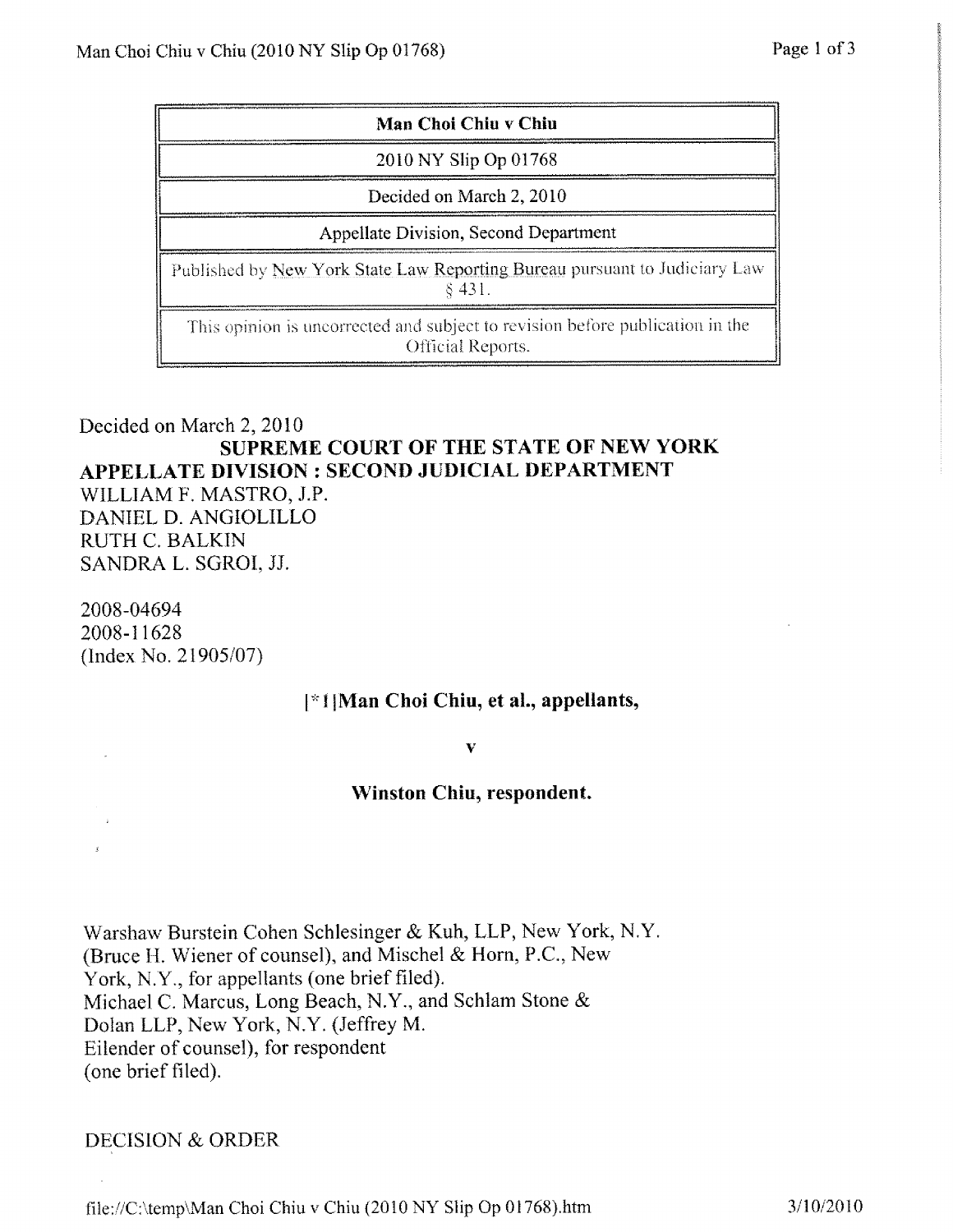## Man Choi Chiu v Chiu (2010 NY Slip Op 01768)

In an action, inter alia, for a judgment declaring the parties' interests in a certain limited entered March 17, 2008, granting that branch of the defendant's motion which was to dismiss the second cause of action. July 14, 2008, as, upon reargument and renewal, adhered to the determination in the order **action pursuant** to CpLR 3211(a)(7), and (**2) so much of an order of the same court entered. granted that branch of the defendant**'**s motion** which **was to dismiss the second cause of** order of the Supreme Court, Queens County (Dollard, J.), entered March 17, 2008, as liability company, the plaintiffs appeal, as limited by their brief, from  $(1)$  so much of an

ORDERED that the appeal from so much of the order entered March 17, 2008, as granted that branch of the defendant's motion which was to dismiss the second cause of action is dismissed, without costs or disbursements, as that part of the order was superseded by the order entered July 14, 2008, made upon reargument and renewal; and it is further,

ORDERED that the order entered July 14, 2008, is affirmed insofar as appealed from; and it is further,

ORDERED that one bill of costs is awarded to the respondent.

The Supreme Court properly granted that branch of the defendant's motion which was to dismiss the second cause of action seeking his expulsion as a member of the plaintiff 45- 52 Northern Blvd, LLC (hereinafter the LLC). It is undisputed that the default provisions of the Limited Liability Company Law apply, as neither the articles of organization nor the alleged operating agreement of the LLC contain a provision concerning expulsion of members *(see Manitaras v Beusman,* 56 AD3d 735; Ross *v Nelson,* 54 AD3d 258). Although Limited Liability Company Law § 701 mentions expulsion of members, there is no statutory provision authorizing the courts to impose such a remedy. Rather, the  $\lceil *2 \rceil$  reference to expulsion of members contemplates the inclusion of such a provision in an operating agreement. As the LLC did not have an operating agreement setting forth a mechanism for the expulsion of members, the plaintiff failed to state a cause of action for this relief.

The alternative **ground** for affirmance urged by **the defendant need not be reached in** light of **our determination** *(see* CPLR 5511; *Parochial Bus Sys. v Board of Educ. of City of Its Y,* 60 NY2d **539;** *Bienaime v Reyer,* 41 AD3d 400). MASTRO, J.P., ANGIOLILLO, BALKIN and SGRO1, JJ., concur.

file://C:\temp\Man Choi Chiu v Chiu (2010 NY Slip Op 01768). **htm 3** /10/2010